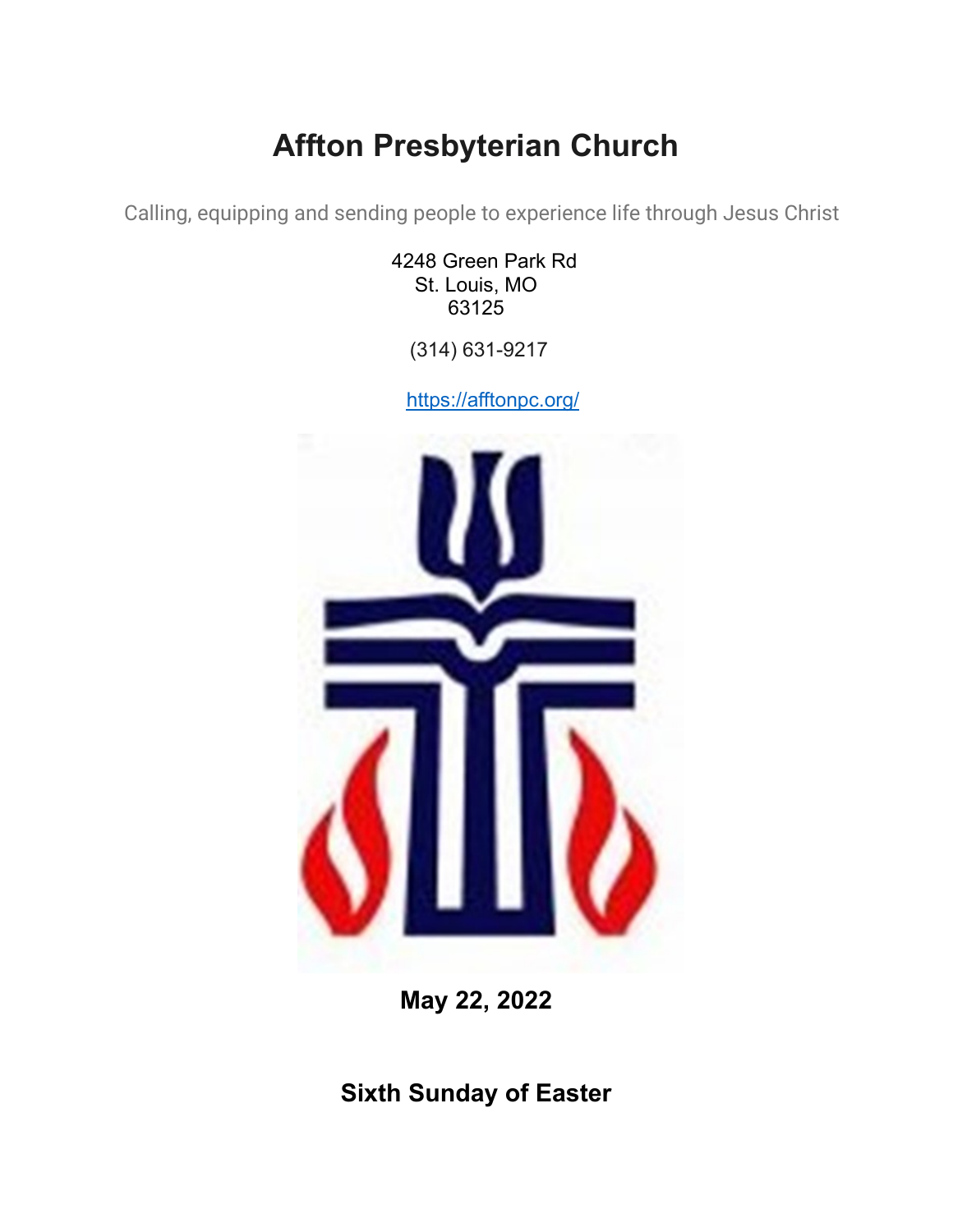# **Service for the Lord's Day**

Words of Welcome & Announcements

Prelude

⇧Call to Worship

Christ is risen! **Christ is risen indeed! Alleluia!** God calls us to proclaim this good news. **Let us open our hearts to sing God's praise.**

ûHymn #420 "God of Grace and God of Glory"

Prayer of Confession

**God of grace and glory, you sent us extraordinary visions and messengers of your word. But too often, we don't hear and receive what you long to share with us. We turn away from strangers instead of meeting Christ in them. We recoil from those who are different, instead of reaching out in your love. Forgive us, we pray. Give us open hearts like Lydia's, so that we can also open our hands and homes to strangers and friends. Amen.**

Assurance of Pardon

⇧Response "Alleluia, Alleluia! Give Thanks"

⇧Passing the Peace

Prayer for Illumination

**Living God, with joy we celebrate the presence of your risen Word. Enliven our hearts by your Holy Spirit so that we may proclaim the good news of eternal and abundant life; through Jesus Christ our Lord. Amen.**

Scripture Acts 16:9-15

Sermon

ûHymn #398 "There's a Sweet, Sweet Spirit"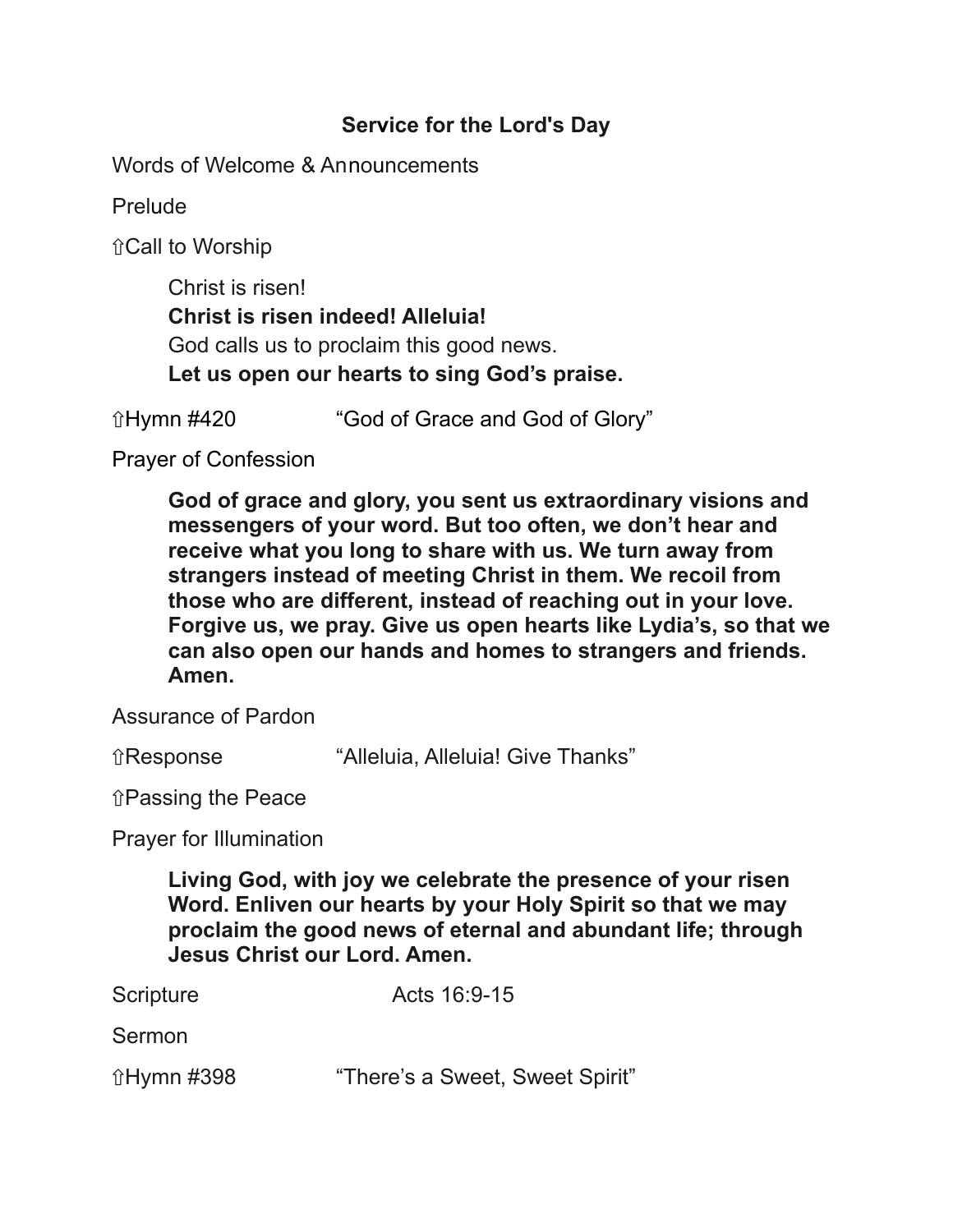**I believe in God the Father Almighty, Maker of heaven and earth, and in Jesus Christ his only Son our Lord; who was conceived by the Holy Ghost, born of the Virgin Mary, suffered under Pontius Pilate, was crucified, dead, and buried; he descended into hell; the third day he rose again from the dead; he ascended into heaven, and sitteth on the right hand of God the Father Almighty; from thence he shall come to judge the quick and the dead. I believe in the Holy Ghost; the holy catholic church; the communion of saints; the forgiveness of sins; the resurrection of the body; and the life everlasting. Amen.**

#### **Offering**

Please place offerings in the collection plate on the table upon entering or exiting the building. Checks can also be mailed to the church or donations made online.

⇧Response of Praise "Doxology"

⇧Prayer of Dedication

#### **Living God, you are the source of every good thing we have and are. We return to you the smallest portion of those gifts, and ask that you would bless us and our offerings to be blessings to all people everywhere and your precious creation of soil, water, and sky. Amen.**

Prayers of the People and The Lord's Prayer

ûHymn #375 (GTG) "Shall We Gather at the River"

⇧Charge and Benediction

Postlude

# **The people serving you…**

| Musician:  | <b>Lynette Milles</b> |
|------------|-----------------------|
| Liturgist: | Anna Belveal          |
| Pastor:    | Rev. Hannah Zyla      |

# **Please remember in your prayers…**

Bill Campey, Barb Cavicchia, Joanne Goin, Joe Maze, Mary Philips